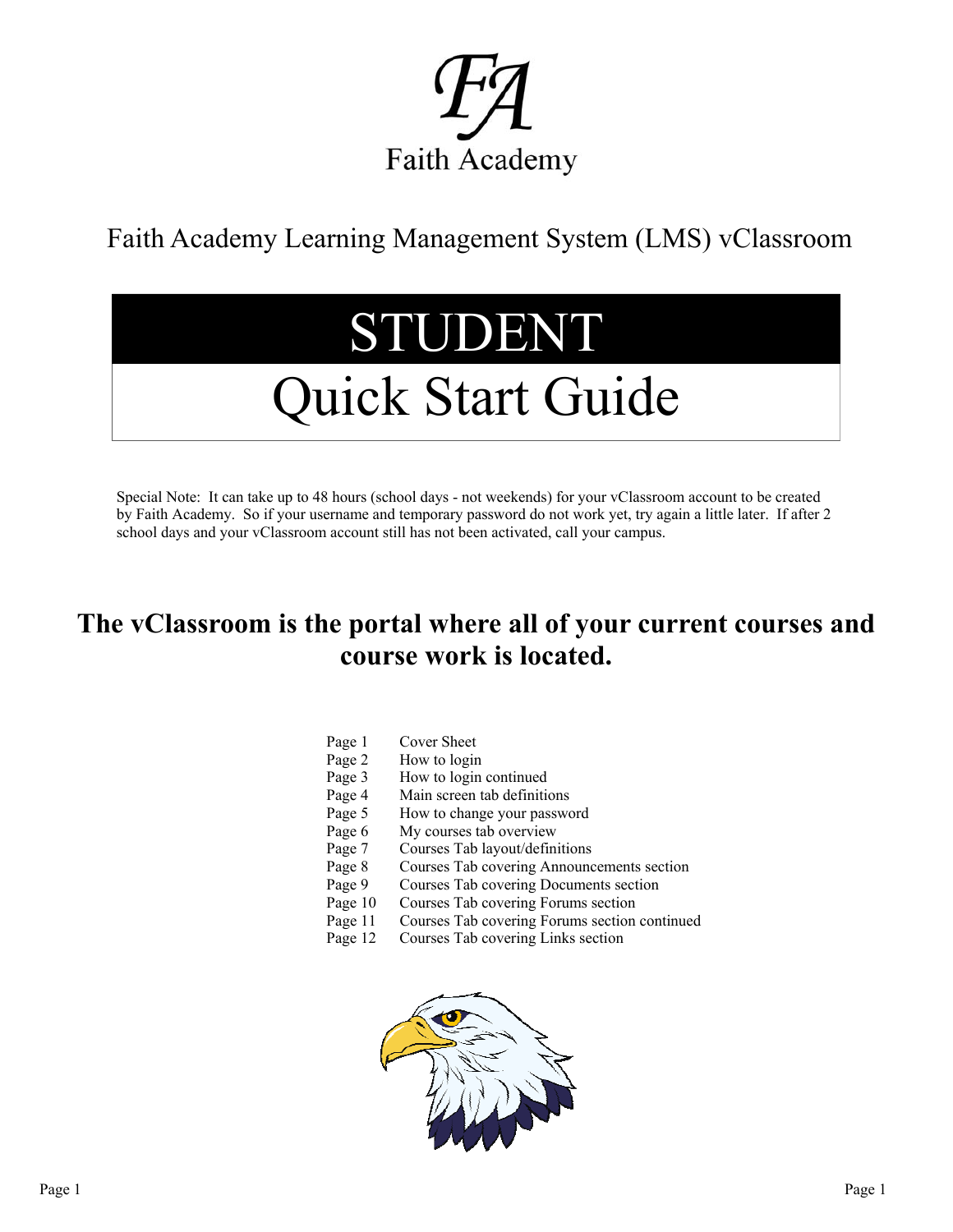## Faith Academy Learning Management System (LMS) vClassroom

The vClassroom is the portal where all of your current courses and course work is located.

Firefox is the recommended web browser for the vClassroom portal. All other browser will have some technical issues within the vClassroom portal.

To locate the vClassroom portal and log in you simply need to go to http://vclassroom.faeagles.org

| Homepage |                                                                                                                                                                                                                                                                                                                                                                                                                                                                                                                                |
|----------|--------------------------------------------------------------------------------------------------------------------------------------------------------------------------------------------------------------------------------------------------------------------------------------------------------------------------------------------------------------------------------------------------------------------------------------------------------------------------------------------------------------------------------|
| English  | The Faith Academy Virtual Classroom is a Learning Management System (LM5) that provides all of your courses.<br>materials, and gives you access to your teachers.                                                                                                                                                                                                                                                                                                                                                              |
| Isername | Fall or Spring Quick Start Guide<br>Accelerated/Summer Oulck Start Guide                                                                                                                                                                                                                                                                                                                                                                                                                                                       |
| Pass     | *** Firefox is recommended for better performance and speed ***                                                                                                                                                                                                                                                                                                                                                                                                                                                                |
| Login    | The vClassroom portal works best in the                                                                                                                                                                                                                                                                                                                                                                                                                                                                                        |
|          | Firefox Web Browser<br>If you don't have the Firefox Browser you may download it by clicking on the icon below.                                                                                                                                                                                                                                                                                                                                                                                                                |
|          | The vClassroom portal is NOT compatible with Internet Explorer and is not supported.                                                                                                                                                                                                                                                                                                                                                                                                                                           |
|          | <b>Faith Academy</b><br>Wirtual Classroom<br>近く 無く                                                                                                                                                                                                                                                                                                                                                                                                                                                                             |
|          | <b>Women From Processing Practice</b><br><b>Herewan</b><br>٠<br>ci: AA England S.A.                                                                                                                                                                                                                                                                                                                                                                                                                                            |
|          | Count Legend<br>Automobile - A school and low-hut areas, hold and alterio are placed                                                                                                                                                                                                                                                                                                                                                                                                                                           |
|          | <b>Documents</b> . In orders and advoted insulting material and meeting populations are found<br>Forester - This is where all the senate Decoration Devices (TCL are listed). This is also referre you can find the downtown family by the or<br>Links. This is silent by textiles campuse convice weight does that major and it cost tending anything of the approach.<br>a long-hand-antition lateral goal controls. This book has not positive to determine an outstand to book of those are now book or survive to be ones |
|          | <b>A</b> Avenuevas                                                                                                                                                                                                                                                                                                                                                                                                                                                                                                             |
|          | <b>UA Dalamento</b>                                                                                                                                                                                                                                                                                                                                                                                                                                                                                                            |

On the login screen are some tutorial handouts and videos you can use to aid you in learning how to use the vClassroom.

When you are comfortable with the portal training and you are ready to login to get to your vClassrooms, you simply need to type in your userename and password and click the Login button.

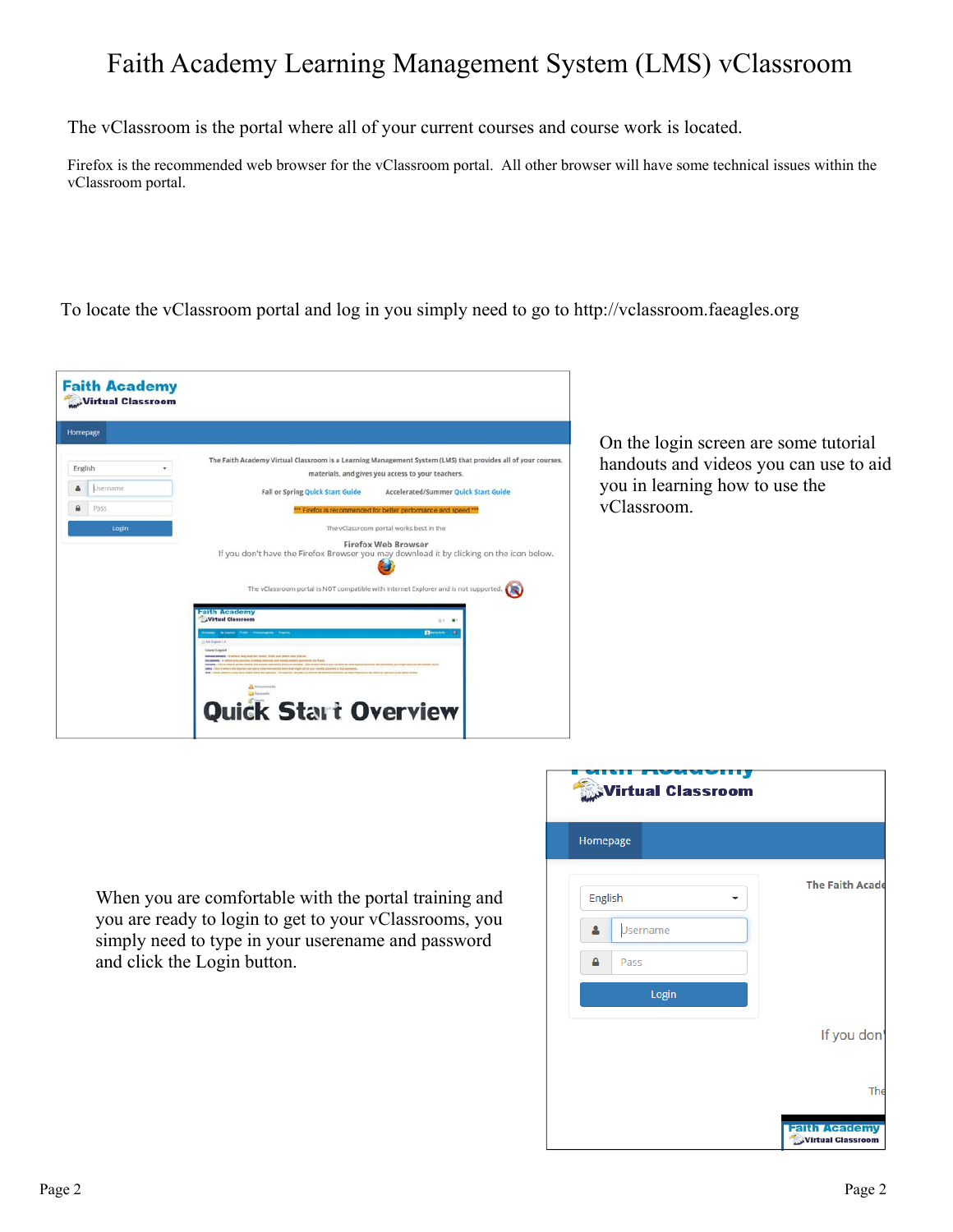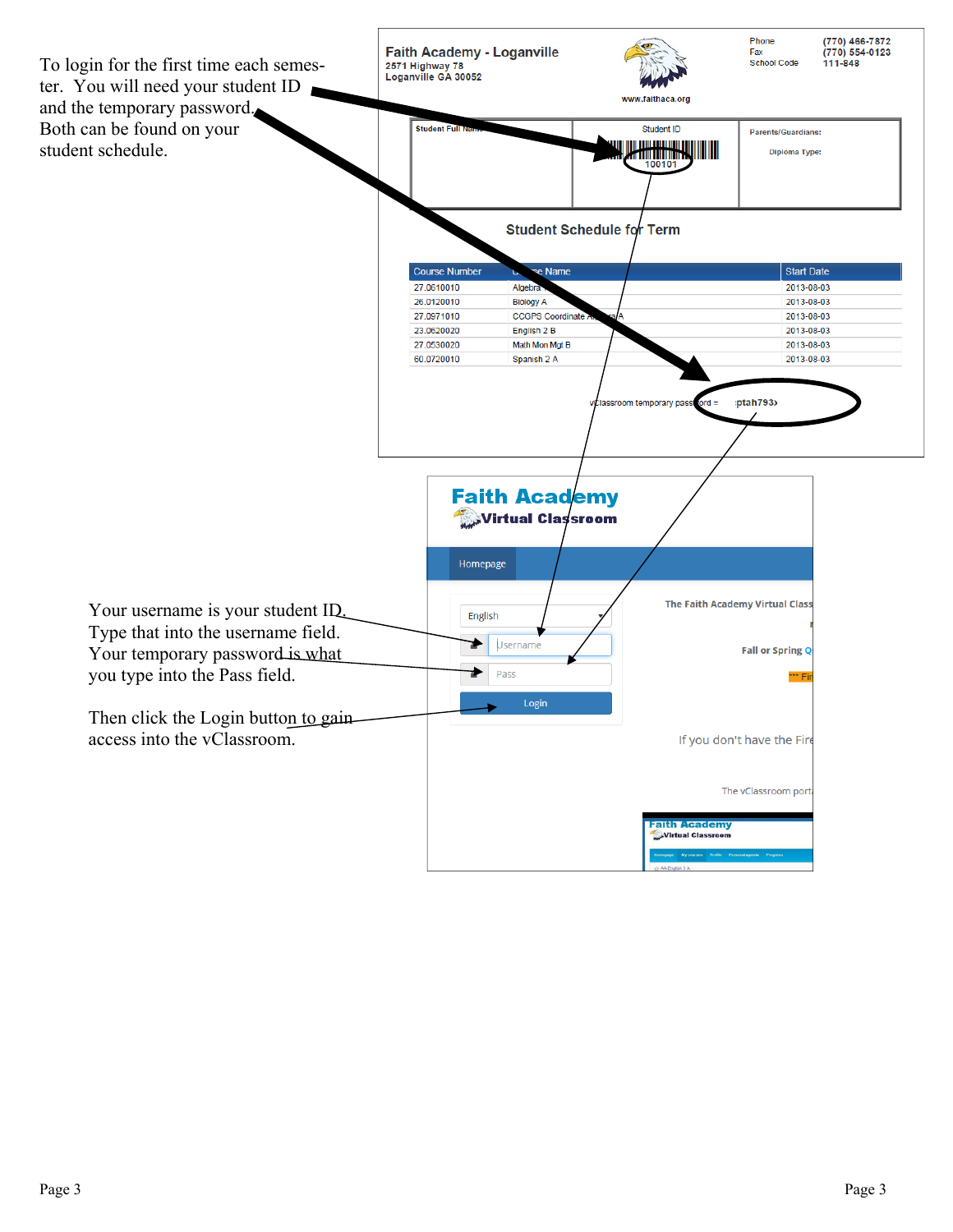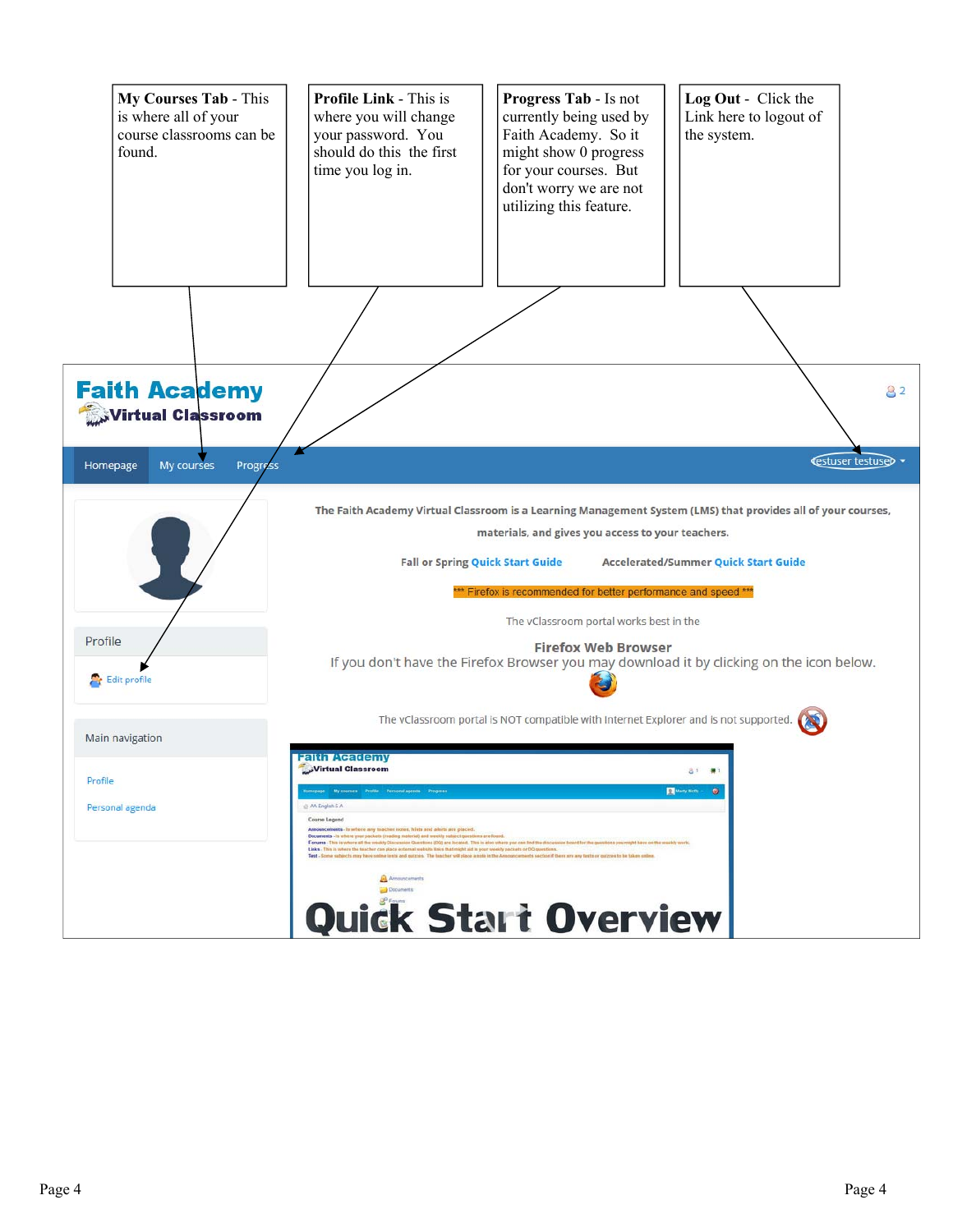To change your password you can click the edit profile link to get to the edit screen.



To create a new password you must type the current password in here and type the new password into both of these areas.



Click the "Save settings" to save your changes.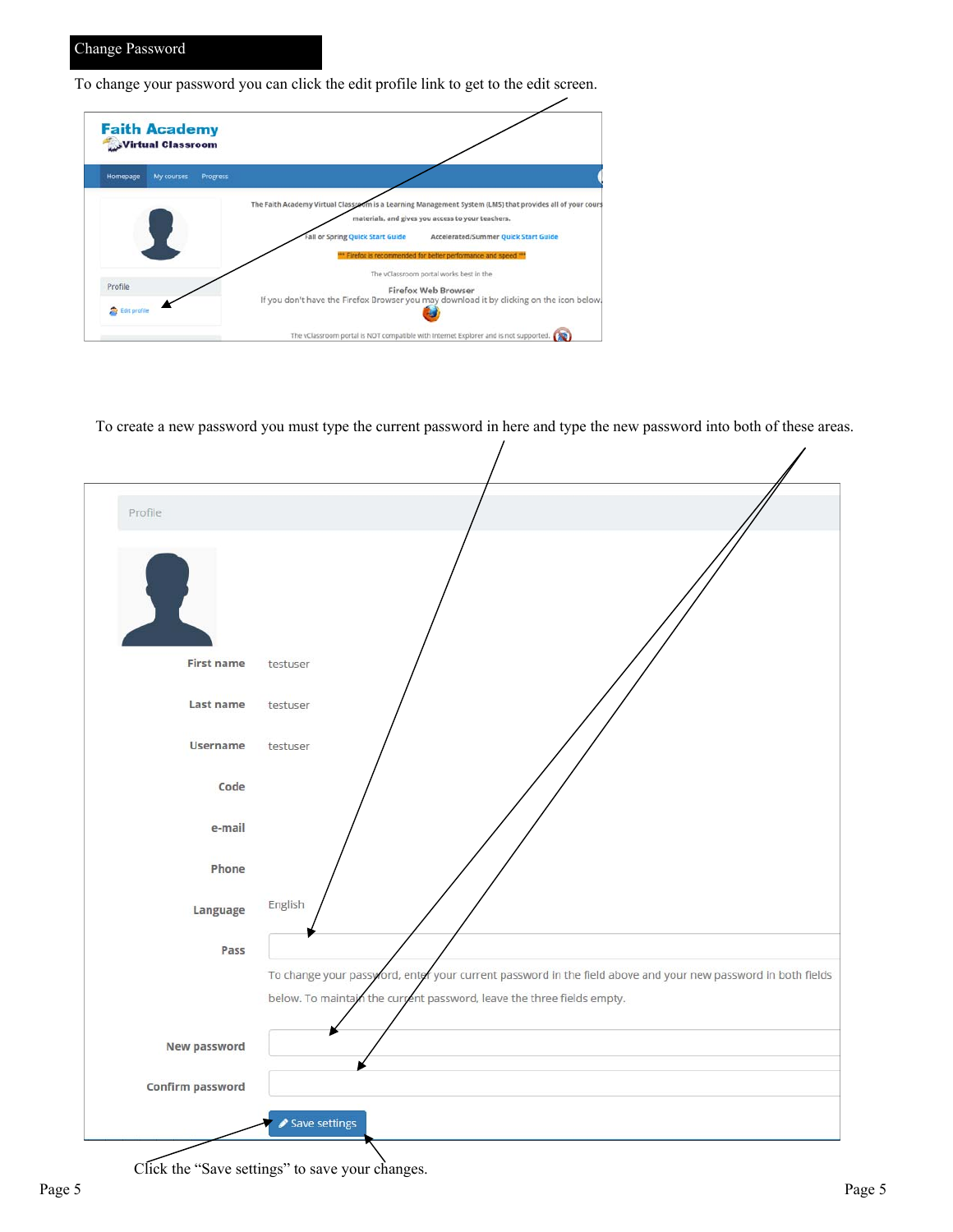![](_page_5_Figure_0.jpeg)

![](_page_5_Figure_2.jpeg)

 $\Omega$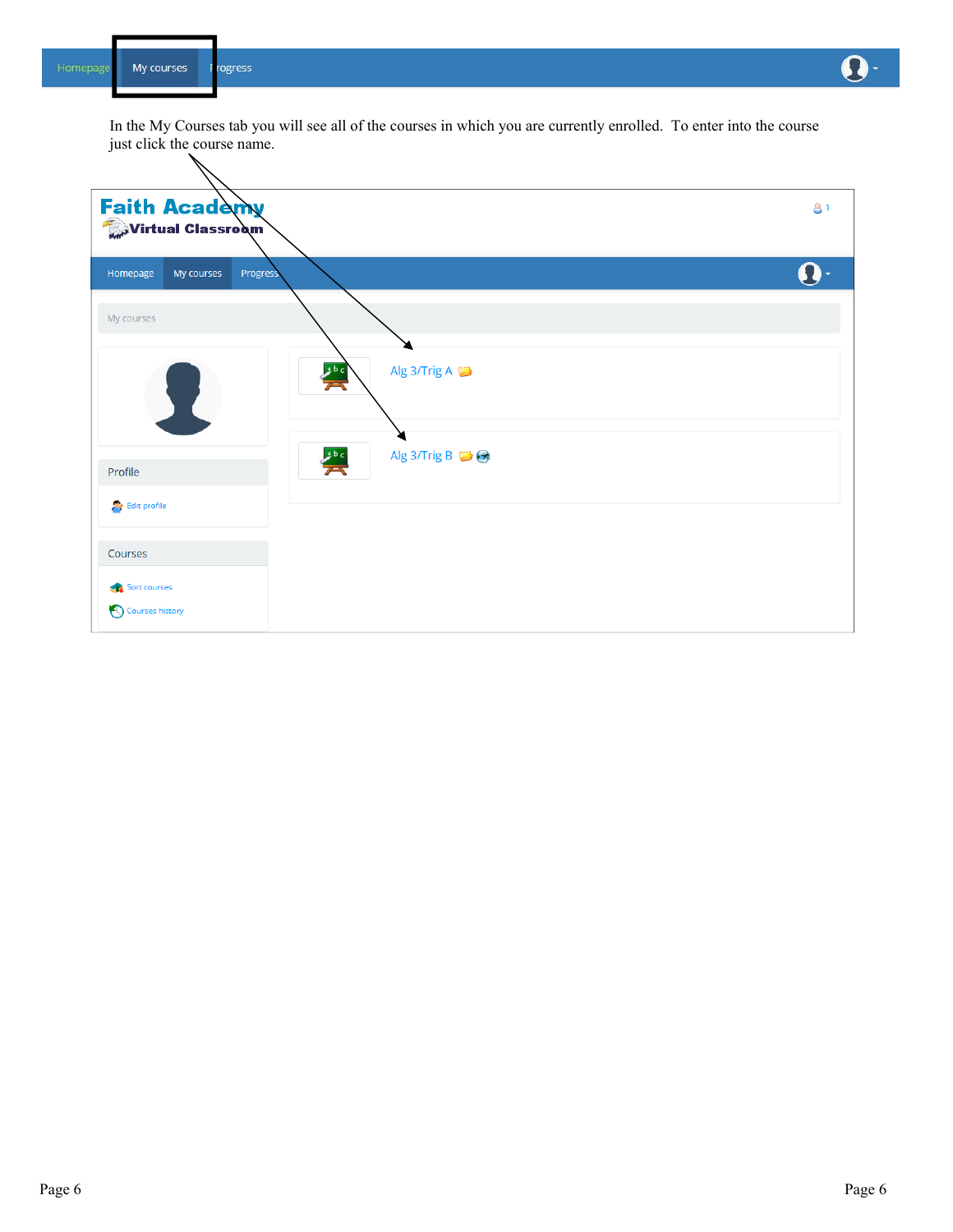Once you have clicked on a course you will see the course applications. All courses will have the Announcements link and the Documents Link. Only particular courses will have the other Forums, and Links.

| <b>Faith Academy</b><br><b>Wirtual Classroom</b>                                                                                                                                                                              |
|-------------------------------------------------------------------------------------------------------------------------------------------------------------------------------------------------------------------------------|
| Homepage<br>My courses<br>Progress                                                                                                                                                                                            |
| Ma Alg 3/Trig A                                                                                                                                                                                                               |
|                                                                                                                                                                                                                               |
| <b>Course Legend</b>                                                                                                                                                                                                          |
| Announcements - Is where any teacher notes, hints and alerts are placed.                                                                                                                                                      |
| Documents - Course helpful documents can be found here.<br>Forums - This is where all the weekly Discussion Questions (DQ) are located. This is also where you can find the discussion board for the questions you might have |
| on the weekly work.                                                                                                                                                                                                           |
| Links - This is where the teacher can place external website links that might aid in your weekly packets or DQ questions.                                                                                                     |
| • Announcements                                                                                                                                                                                                               |
| Documents                                                                                                                                                                                                                     |
| PForums                                                                                                                                                                                                                       |
| · <b>ALinks</b>                                                                                                                                                                                                               |
|                                                                                                                                                                                                                               |
|                                                                                                                                                                                                                               |
| Announcements - Is where any teacher notes, hints and alerts are placed.                                                                                                                                                      |
| Documents - Course weekly packets and helpful documents can be found here.                                                                                                                                                    |
| Forums - This is where all the weekly Discussion Questions (DQ) are located. This is also<br>where you can find the discussion board for the questions you might have on the weekly work.                                     |
| Links - This is where the teacher can place external website links that might aid in your weekly<br>packets or DQ questions.                                                                                                  |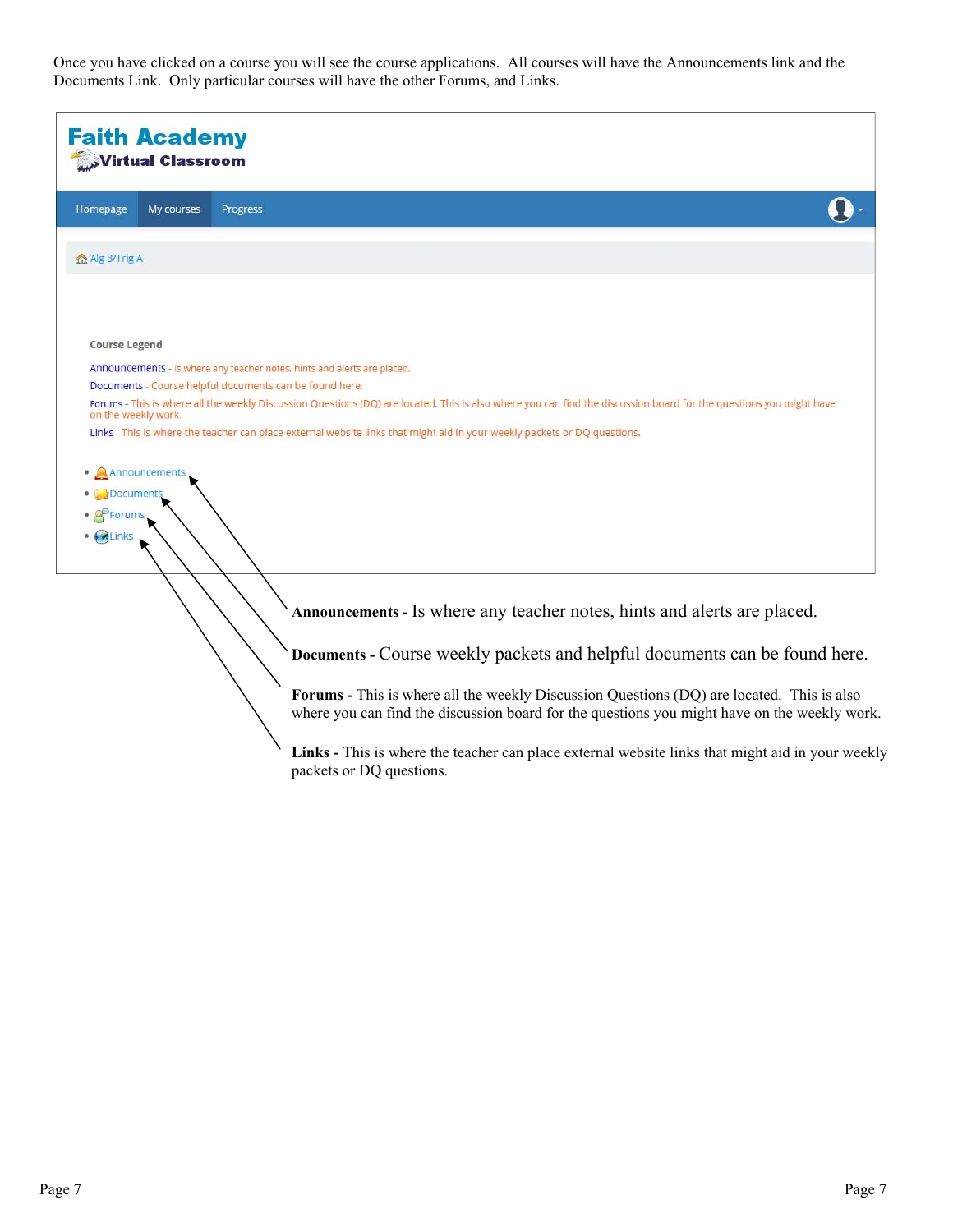![](_page_7_Picture_0.jpeg)

When you click on the Announcements link you can see the different announcements placed by the teacher or school administrator.

|                       | <b>Faith Academy</b><br>Virtual Classroom |          |                                                                                                                                                                                                                                                                                         |                               | 8               |
|-----------------------|-------------------------------------------|----------|-----------------------------------------------------------------------------------------------------------------------------------------------------------------------------------------------------------------------------------------------------------------------------------------|-------------------------------|-----------------|
| Homepage              | My courses                                | Progress |                                                                                                                                                                                                                                                                                         |                               |                 |
|                       | Alg 3/Trig A / Announcements              |          |                                                                                                                                                                                                                                                                                         |                               |                 |
|                       |                                           | Title    | By                                                                                                                                                                                                                                                                                      | Latest update                 | Detail          |
| The packet for week 4 |                                           |          | vClassroom Team                                                                                                                                                                                                                                                                         | December 05, 2017 at 01:31 PM |                 |
|                       |                                           |          | $\left\vert \begin{array}{ccc} \mathbb{N} & \mathbb{N} \end{array} \right\vert$ Page $\left\vert 1-\left\vert \begin{array}{ccc} \mathsf{of} \, 1 & \mathbb{N} & \mathbb{N} \end{array} \right\vert$ 20 $\left\vert \begin{array}{ccc} \mathbb{N} & \mathbb{N} \end{array} \right\vert$ |                               | View 1 - 1 of 1 |

To read the announcement just click the announcement title link.

| <b>Faith Academy</b>        | Virtual Classroom                                       |          |  |  |
|-----------------------------|---------------------------------------------------------|----------|--|--|
| Homepage                    | My courses                                              | Progress |  |  |
|                             | Alg 3/Trig A / Announcements / View                     |          |  |  |
|                             | The packet for week 4                                   |          |  |  |
|                             | hello, The packet for week 4 has an extra credit event. |          |  |  |
| Latest update: 12 hours ago |                                                         |          |  |  |
|                             |                                                         |          |  |  |
|                             |                                                         |          |  |  |
|                             |                                                         |          |  |  |

To get back to the announcements section you can click the announcements link. Or to go back to the course main page you can click the course link.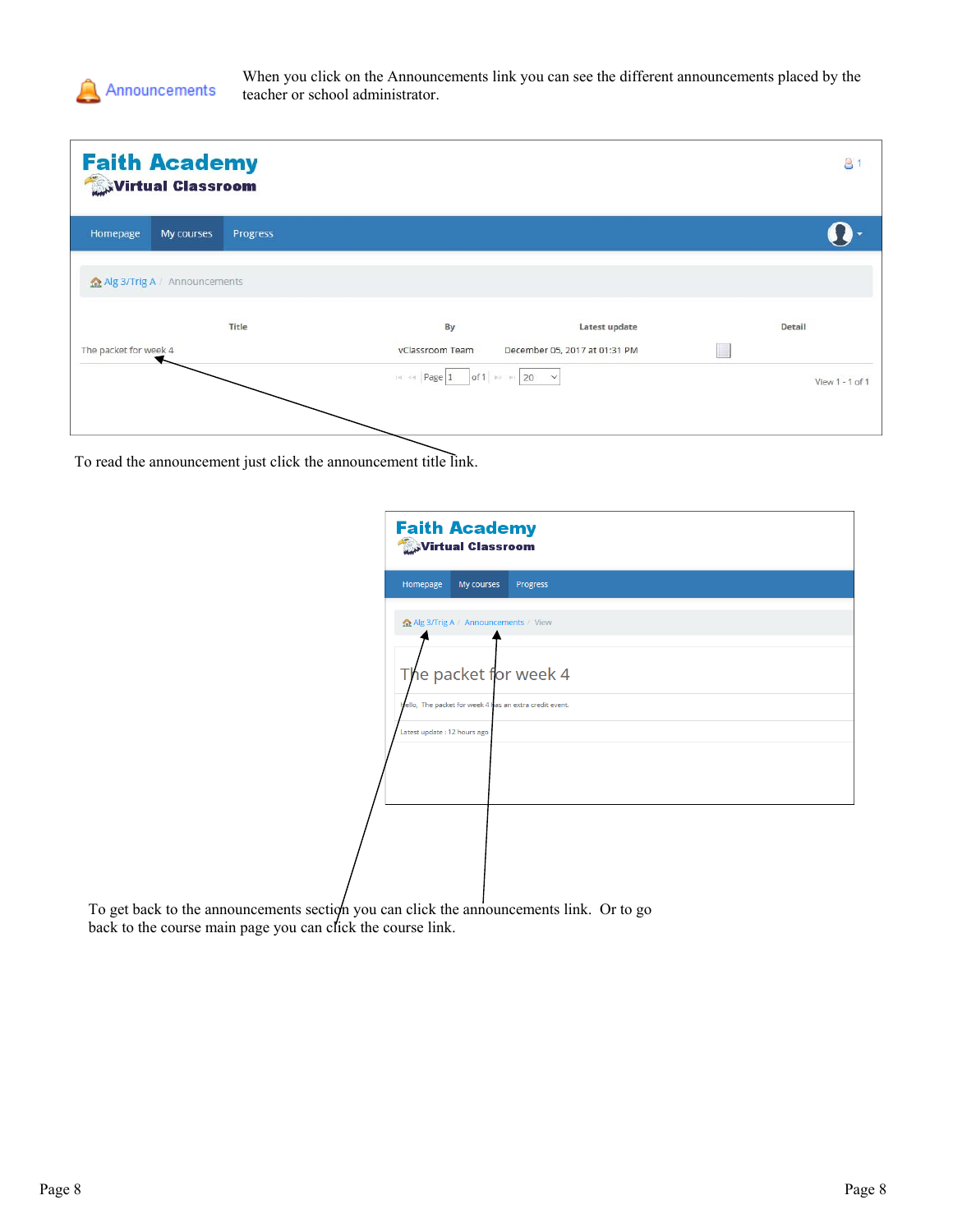![](_page_8_Picture_0.jpeg)

When you click on the Documents link you can see the weekly course materials and other documents that might be available for the week to help you with your assignments.

| <b>Faith Academy</b><br>Virtual Classroom | 81                                  |
|-------------------------------------------|-------------------------------------|
| My courses<br>Homepage<br>Progress        |                                     |
| 企 Alg 3/Trig A / Documents                |                                     |
| O                                         | Q Search                            |
| <b>Documents</b><br><b>Current folder</b> | $\overline{\phantom{a}}$            |
| Type Name L                               | Size<br>Date                        |
| Week 01                                   | 3 months ago<br>2017-09-05 14:10:40 |
| Week 02                                   | 3 months ago<br>2017-09-05 14:12:30 |
| Week 03                                   | 3 months ago<br>2017-09-05 13:45:27 |
| Week 04                                   | 3 months ago<br>2017-09-05 13:45:27 |
|                                           | 3 months ago                        |
| Week 05                                   | 2017-09-05 13:45:27                 |

Click on the week number you are needing

| <b>Faith Academy</b><br>Virtual Classroom    | 8                                                        |
|----------------------------------------------|----------------------------------------------------------|
| Homepage<br>My courses<br>Progress           |                                                          |
| Alg 3/Trig A / Documents / Week 02           |                                                          |
|                                              | Q Search                                                 |
| - Week 02<br><b>Current folder</b>           | $\overline{\phantom{a}}$                                 |
| Type Name !                                  | Size<br>Date                                             |
| Alg 3A Wk 2<br>$\lambda$                     | 794.42k<br>3 months ago<br>$\Box$<br>2017-09-05 13:45:27 |
| $\lambda$<br>Printable Questions Alg 3A Wk 2 | $\Box$<br>289.82k 3 months ago<br>2017-09-05 13:45:27    |

To view the file. Click on the name.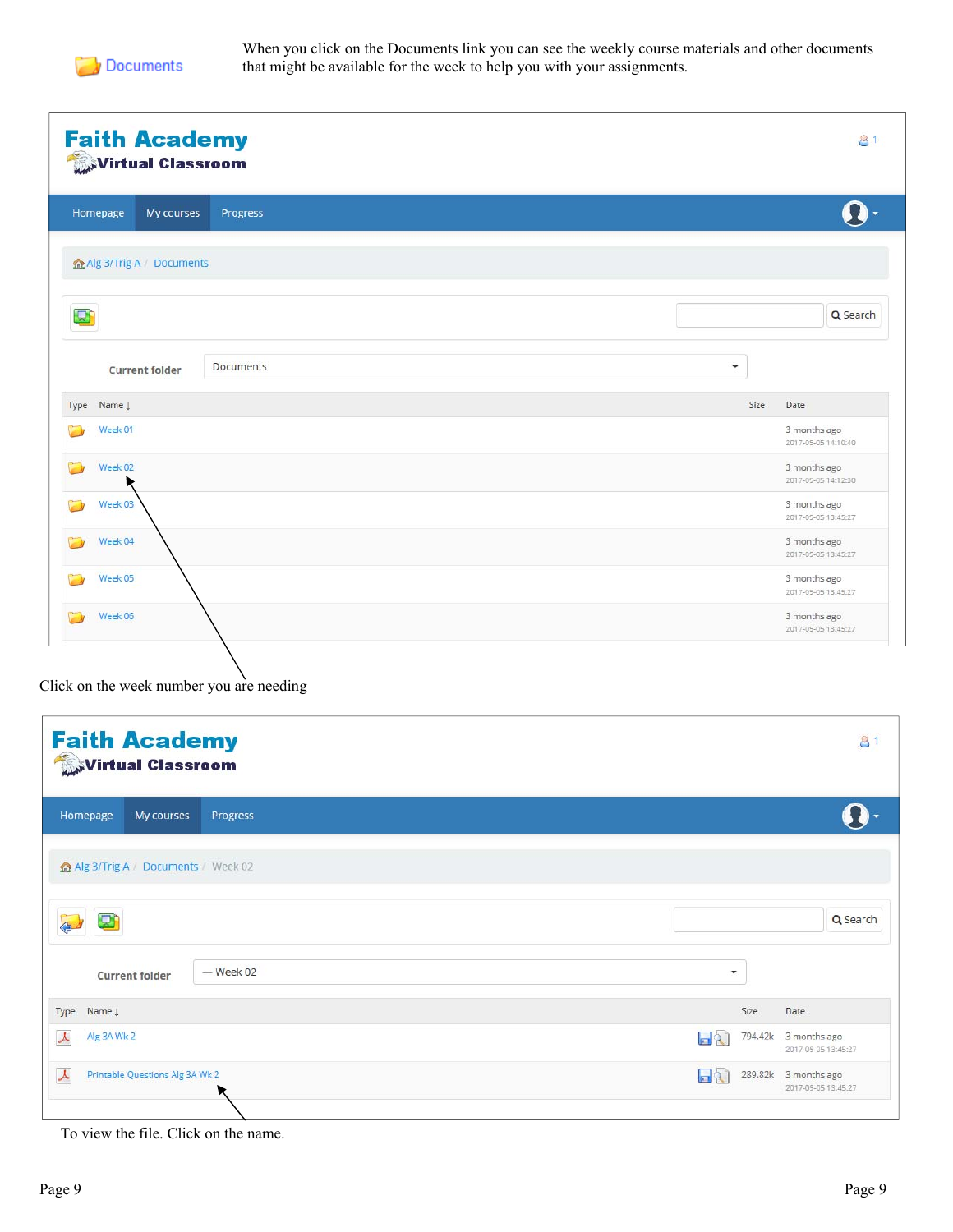![](_page_9_Picture_0.jpeg)

Some subjects will have Forums (Discussion boards). When you click on the Forums link you can see the Discussion Questions available each week. Each week the weekly DQ's will be released for you to view and comment on.

![](_page_9_Picture_2.jpeg)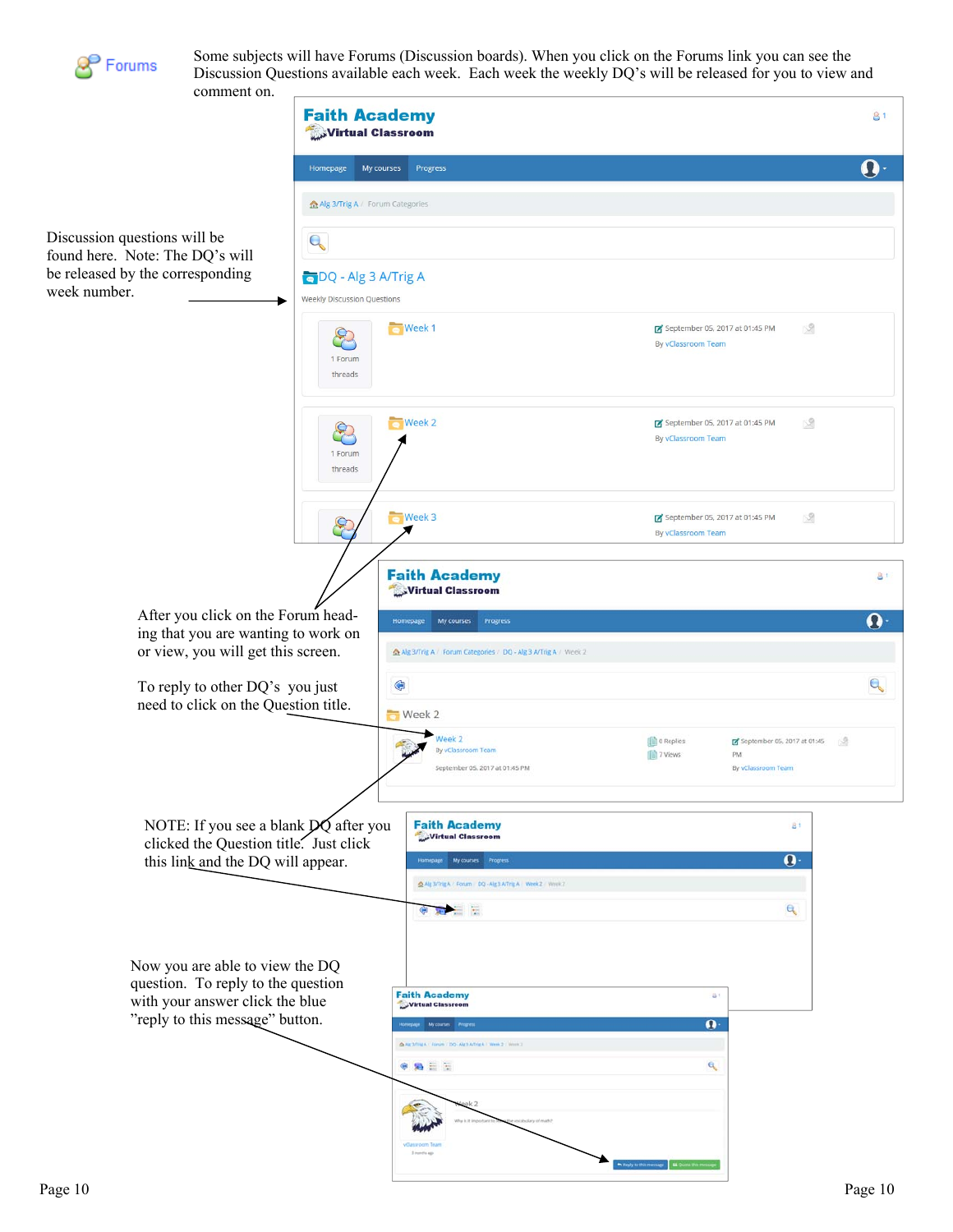![](_page_10_Figure_1.jpeg)

After you have typed in your reply you need to click the "Reply to this message" button to submit your answer.